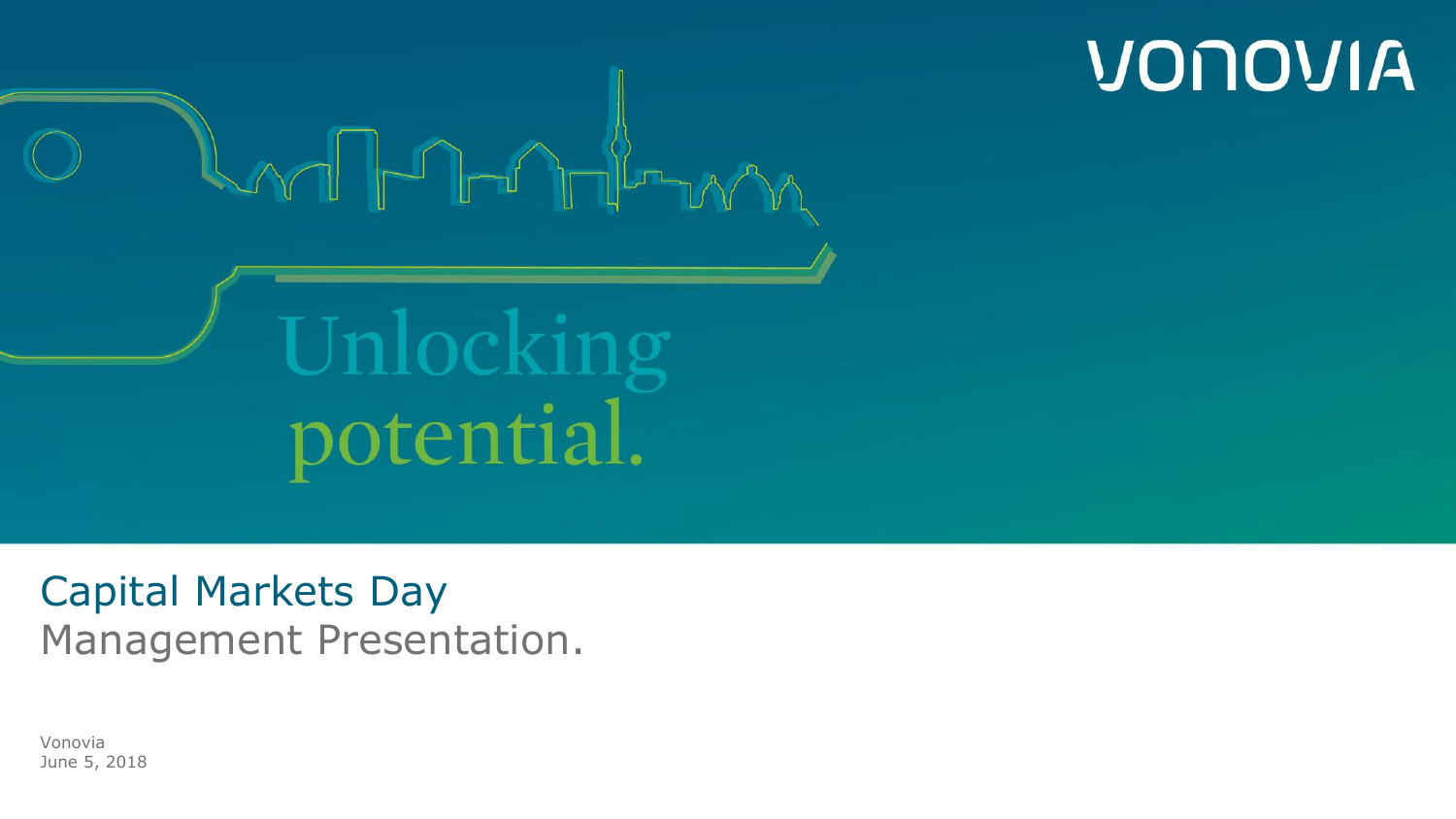### What A Difference 5 Years Make



VONOVIA

Note: Including listed European resi companies with > 90% of portfolio in residential. Sourse: Capital IQ, Bloomberg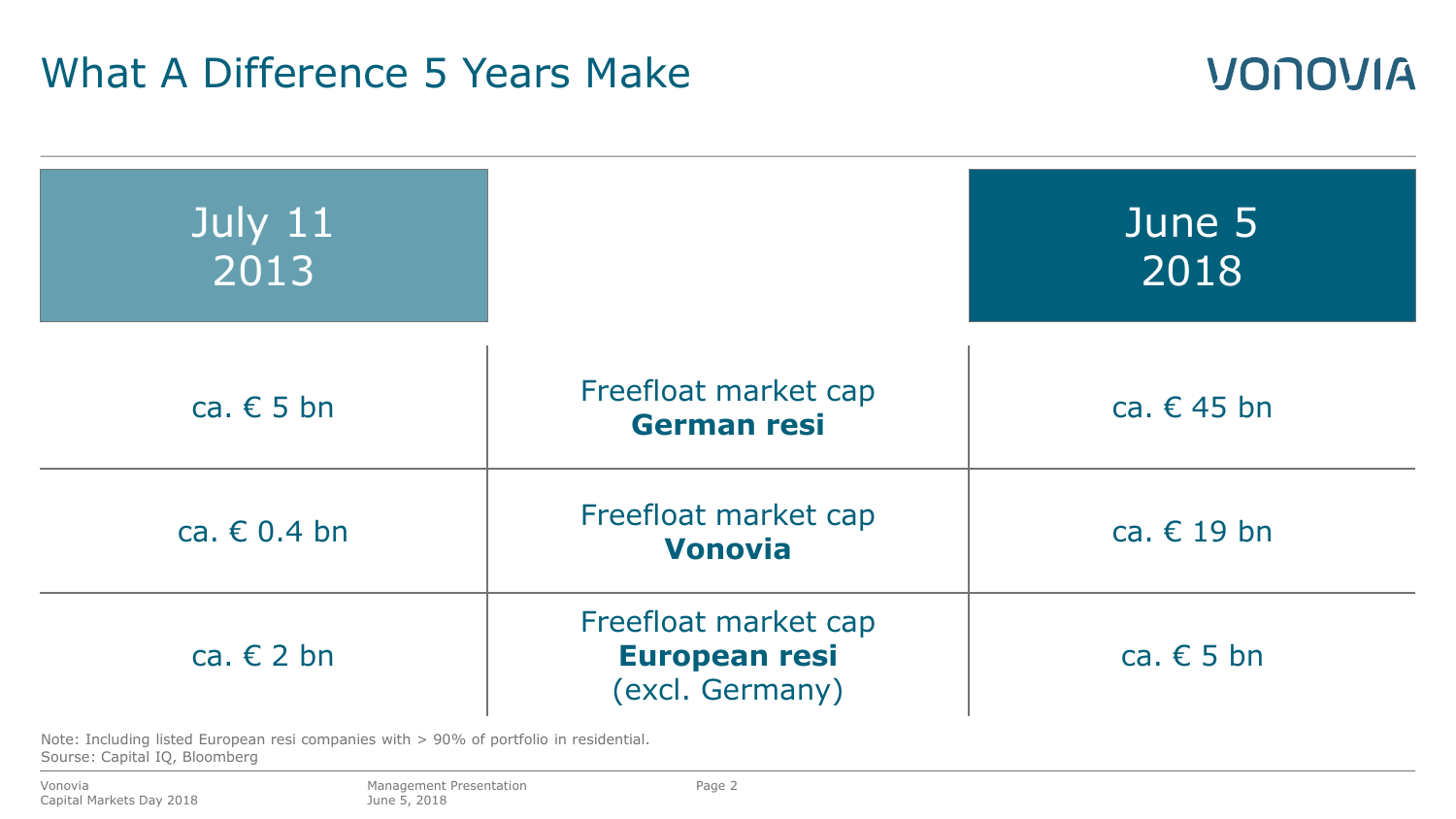### Industrialization and Scale

## VONOVIA

IPO five years ago Building a stable, sustainable and liquid investment opportunity on the basis of German multifamily assets Conviction that German resi is a scalable B-to-C business and that value can be created through industrialization **+** Active portfolio management including disposal of 50k noncore apartments and acquisition of 278k apartments in attractive 277 394 '000 units

locations.

Combined synergies total ca. €227m

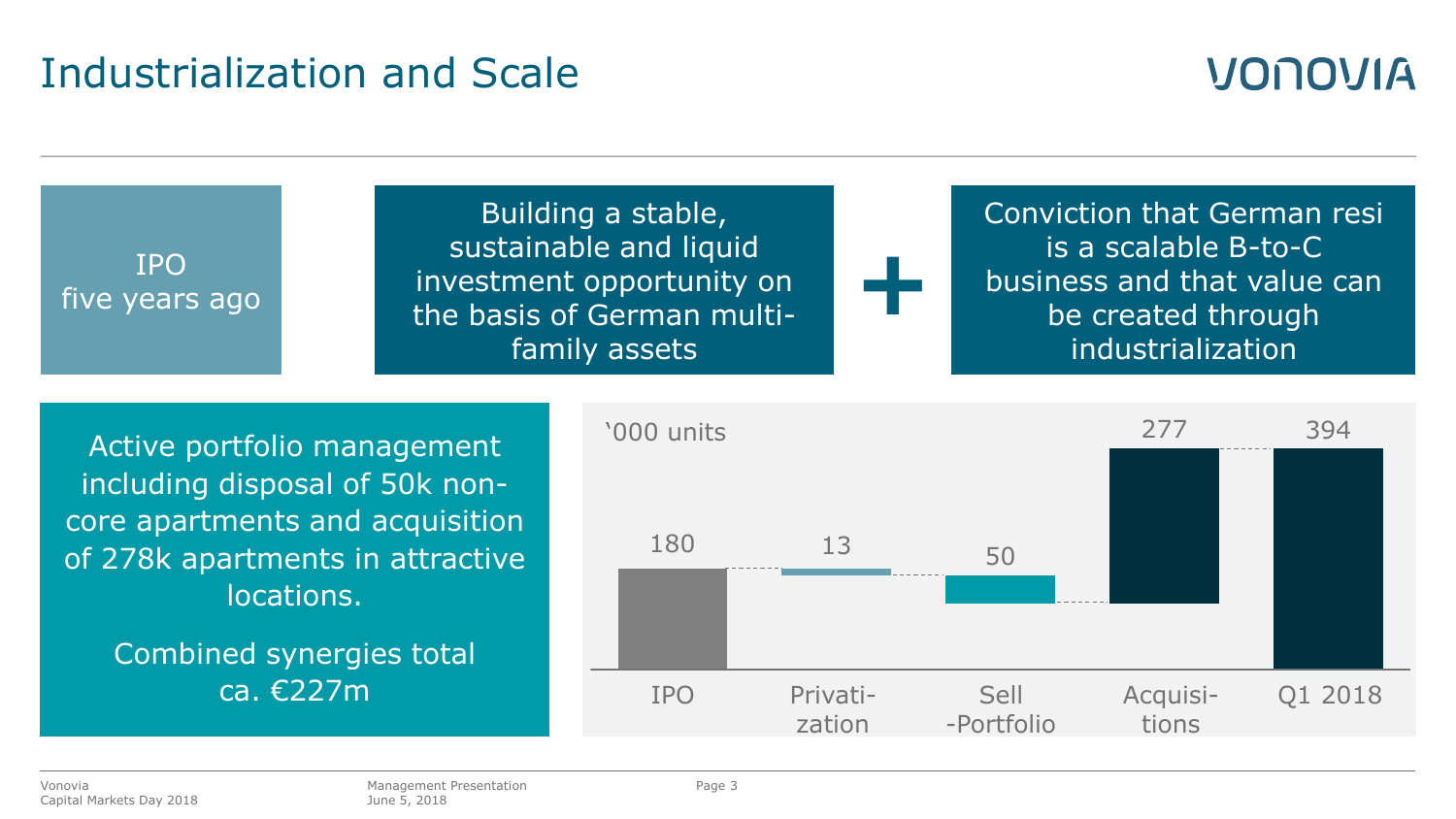### Three Underlying Megatrends

## Urbanization Energy efficiency Demographic change Focus on Schwarmstädte Modernization rate of  $\sim$ 5% (vs. ~1% German average) Vacant unit refurbishments to make apartments ready for senior citizens

**VONOVIA**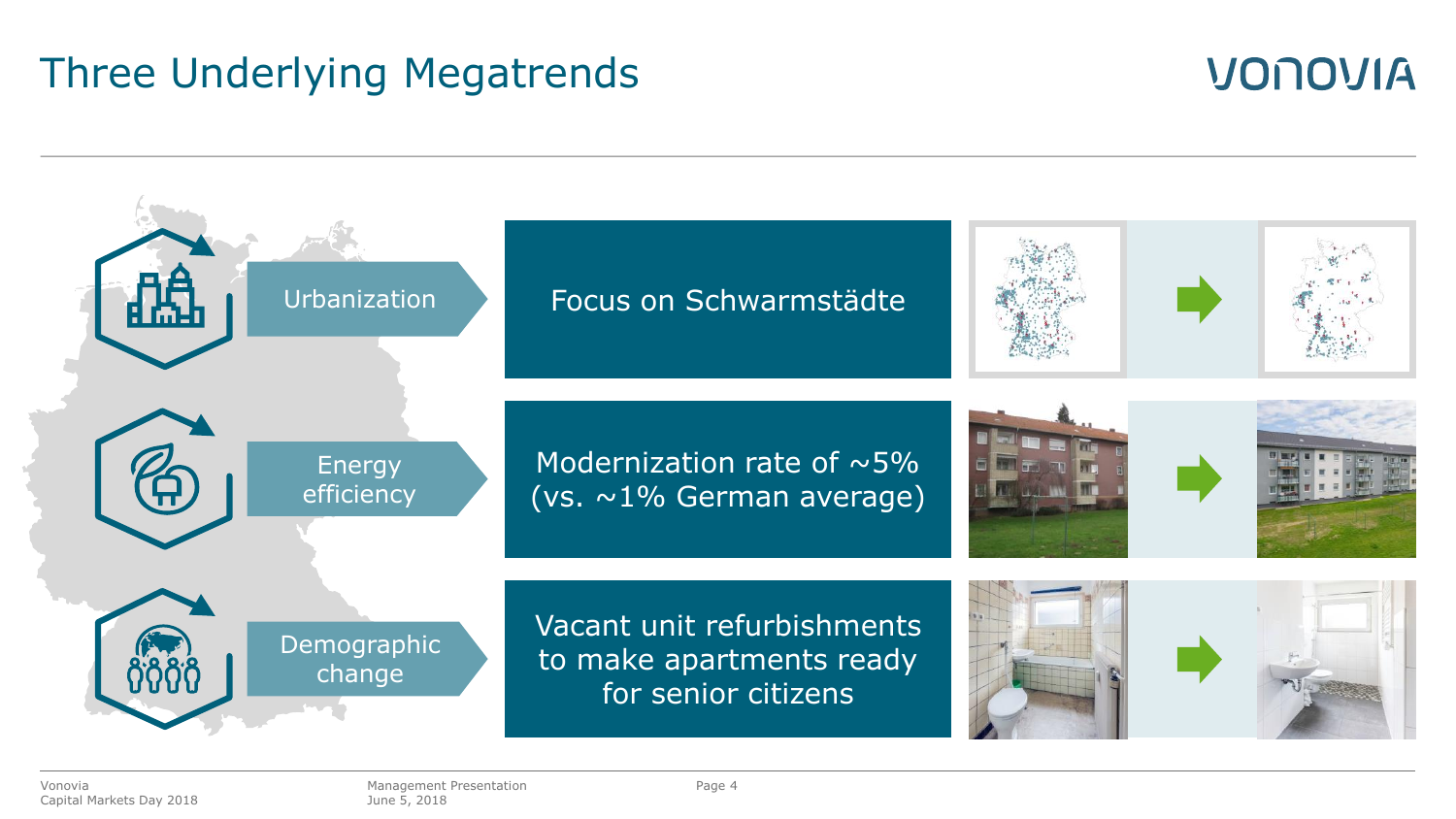## Strategy (Almost) Unchanged since IPO

## **VONOVIA**

| Reputation & Customer Satisfaction                 |                              |                                                                                                                                                                                                                                                                                            |                                                                                                                                                                                                                                                        |  |
|----------------------------------------------------|------------------------------|--------------------------------------------------------------------------------------------------------------------------------------------------------------------------------------------------------------------------------------------------------------------------------------------|--------------------------------------------------------------------------------------------------------------------------------------------------------------------------------------------------------------------------------------------------------|--|
| Traditional                                        | Property<br>Management       | > Systematic optimization of operating performance and core business<br>productivity through leveraging scaling effects<br>>High degree of standardization and industrialization throughout the<br>entire organization                                                                     | Mergers & Acquisitions<br>> Continuous review of on- and<br>off-market opportunities to<br>lever economies of scale and<br>apply strategic pillars 1-4 to a<br>growing portfolio<br>> All acquisitions must meet the<br>stringent acquisition criteria |  |
|                                                    | Financing                    | > Ensure well-balanced financing mix and maturity profile with low<br>financing costs, investment grade credit rating and adequate liquidity<br>at all times<br>>Fast and unfettered access to equity and debt capital markets at all<br>times                                             |                                                                                                                                                                                                                                                        |  |
| nnovative<br>$\mapsto$                             | Portfolio<br>Management      | > Portfolio optimization by way of tactical acquisitions and non-core/non-<br>strategic disposals to ensure exposure to strong local markets<br>> Pro-active development of the portfolio through investments to offer<br>the right products in the right markets and on a long-term basis | 6<br>European Activities<br>>Building on existing German<br>operations                                                                                                                                                                                 |  |
|                                                    | Value-add<br><b>Business</b> | > Expansion of core business to extend the value chain by offering<br>additional services and products that are directly linked to our<br>customers and/or the properties<br>> Insourcing of services to ensure maximum process management and<br>cost control                             | > Measured approach<br>>Excellent partners for<br>cooperation<br>>Leveraging know how,<br>experience and best practices                                                                                                                                |  |
| <b>Opportunistic Strategies</b><br>Core Strategies |                              |                                                                                                                                                                                                                                                                                            |                                                                                                                                                                                                                                                        |  |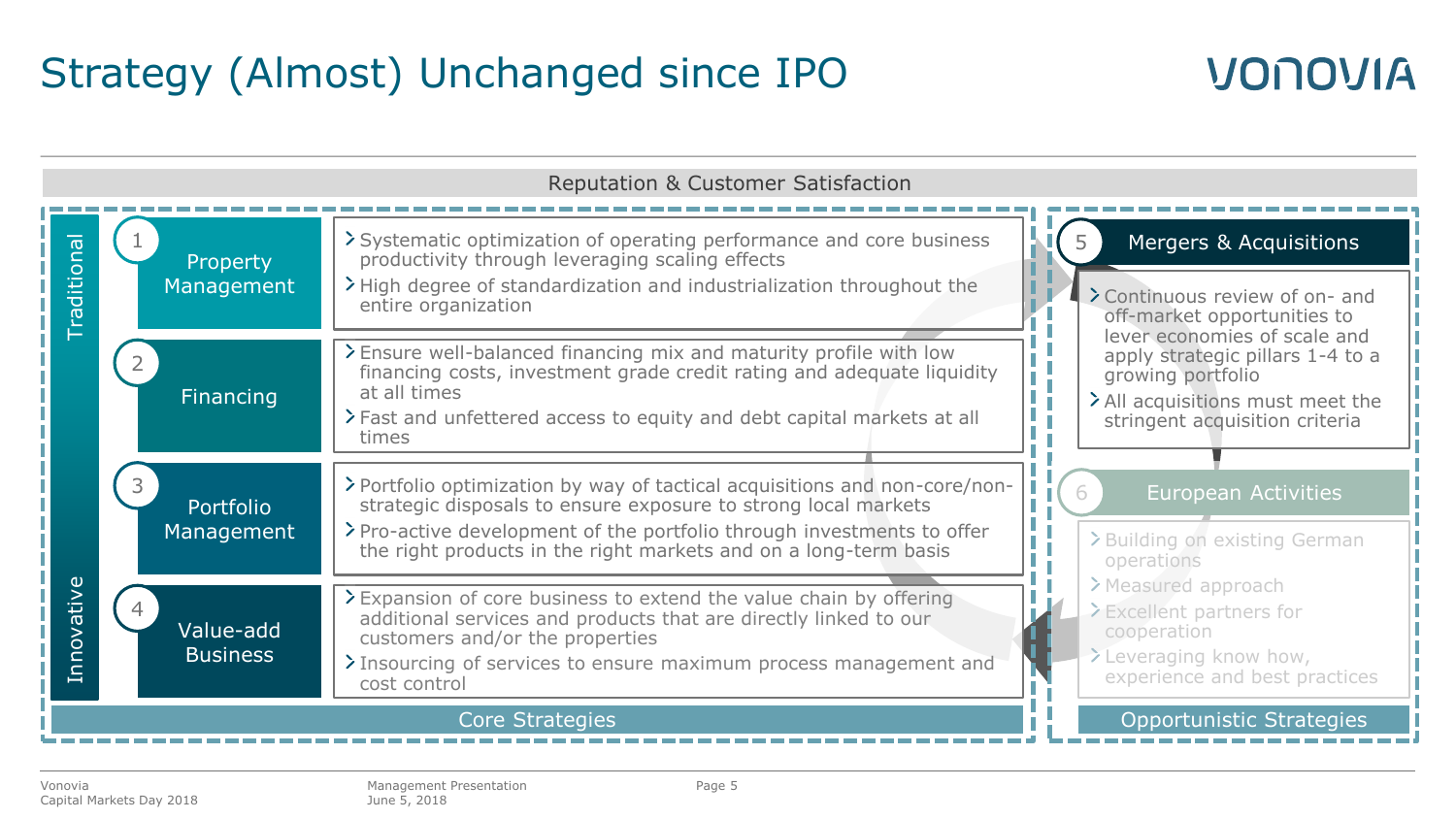### Track Record

## **VONOVIA**

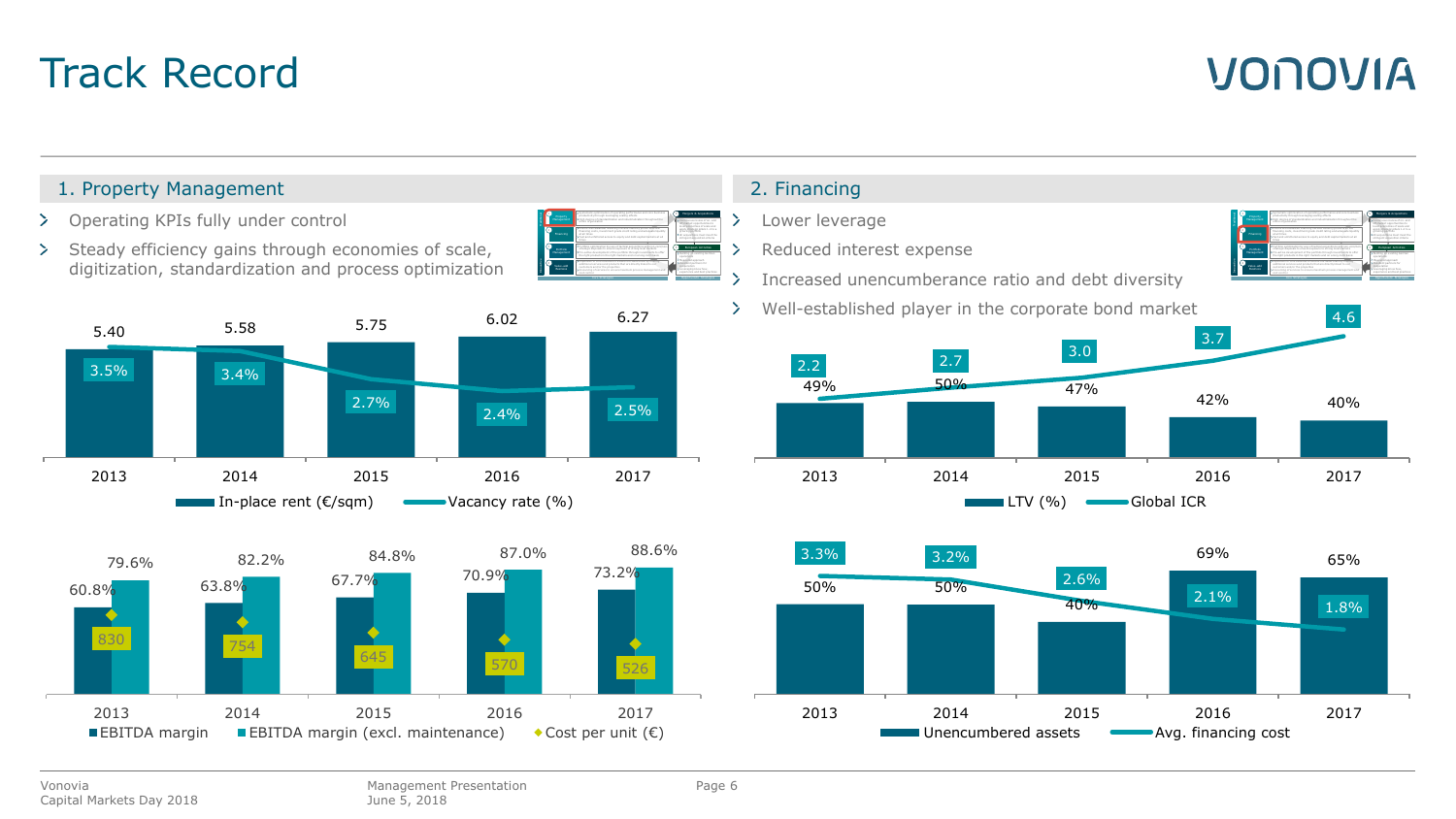### Track Record

## VONOVIA

### 3. Portfolio Management 4. Value-add Business

- More than 51k non-core units sold since IPO (28% of IPO portfolio volume)
- > Number of portfolio locations reduced by 29%; portfolio now concentrated across 15 growth regions
- Investment program grown from €71m for 2013 to €1bn for 2018 and annually going forward



- Insourcing of services to increase customer satisfaction and extend the value chain
- Leveraging the B-to-C nature of the business and the long-term customer relationship
- > Most dynamic and innovative part of the business



### Adj. EBITDA Value-add Business (€m)



# 23.6 37.6 57.0 102.1  $~120$

2014 2015 2016 2017 2018(E)

### Investment track record

### (€m; includes modernization and space creation)

Vonovia Capital Markets Day 2018 Page 7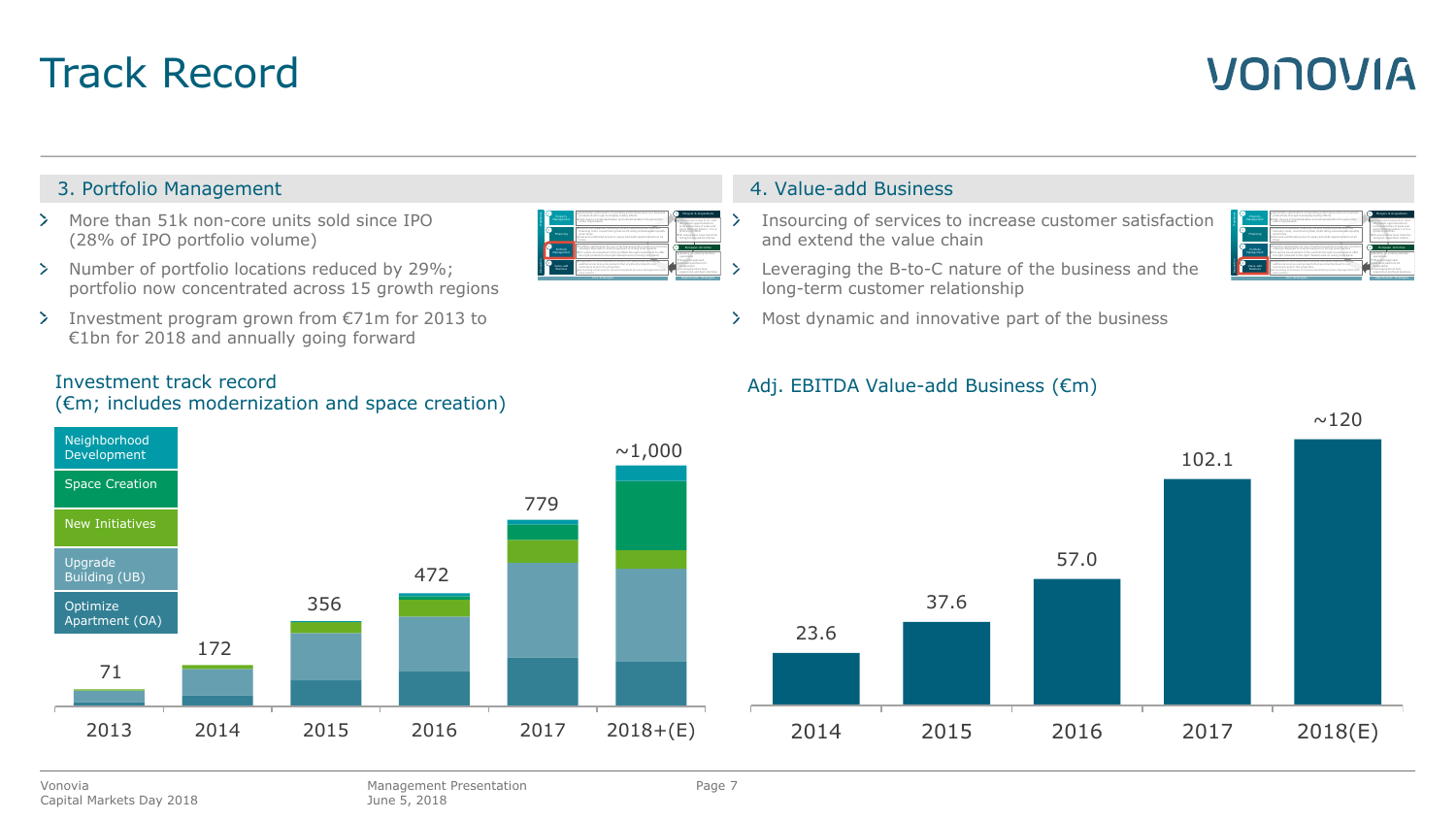



While low interest rates have been supportive for the sector including Vonovia, much of Vonovia's success is not attributable to interest rates:

- Insourcing of craftsmen to ensure sufficient access to resources as well as better cost control ≻
- Investment program with a  $\epsilon$ 1bn run rate to achieve leading organic growth rates  $\geq$
- Value-add business that delivers meaningful results  $\geq$
- Modular construction to further support Vonovia's role as part of the solution ≻

As a consequence, rising rates will have an impact but they will not be a game changer

### We consider the main success factors for Vonovia to include

- view of German residential as being a **B-to-C operating business** and more than brick and mortar  $\geq$
- a **fresh look at the sector** with ideas and concepts from other industries ≻
- determination to **challenge old boundaries**  $\geq$
- ⋗ **being active** rather than reactive
- readiness to **seize opportunities** that present themselves and also create opportunities on occasion ≻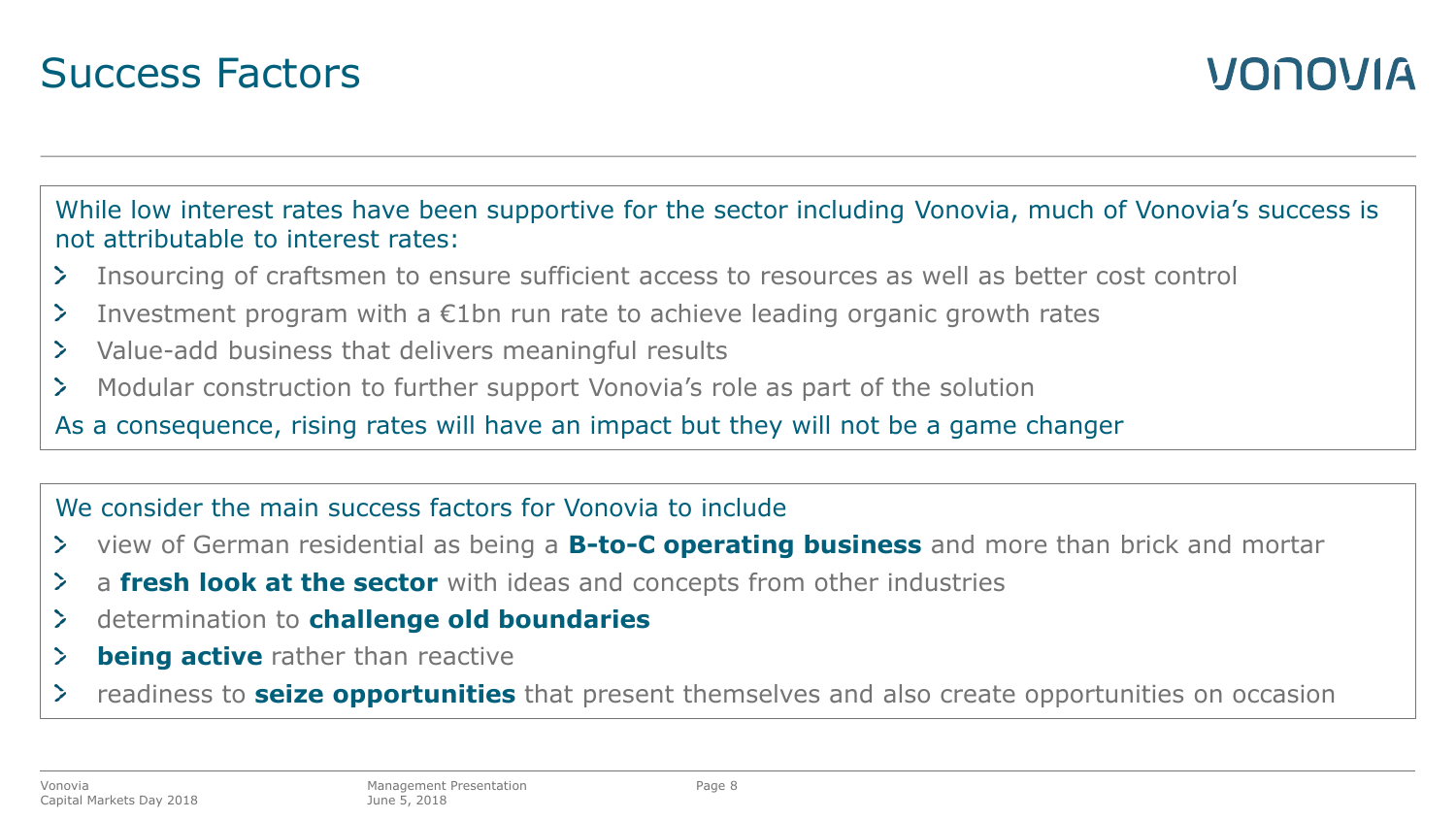# strategy.

 $\geq$  $\geq$ 

> We believe our German success story can be broadly repeated in selected European countries and metropolitan areas.

Management Presentation

June 5, 2018

We are well-positioned to utilize our experience and further broaden our basis. As with all steps we have taken, we always pursue a measured, low-risk approach.

Sustainable, predictable and growing cash flows remain the foundation of our activities.

VONOVIA

### Unencumbered financing Scrip dividend  $\sum_{i=1}^{n}$

Investment grade rating D.

While being an established part of our business today, some of our ideas and actions were initially met with

## Industry Leader

skepticism, including

Insourcing of craftsmen

Large-volume modernization program

Going forward, we will continue to pursue our path in Germany on the basis of our proven



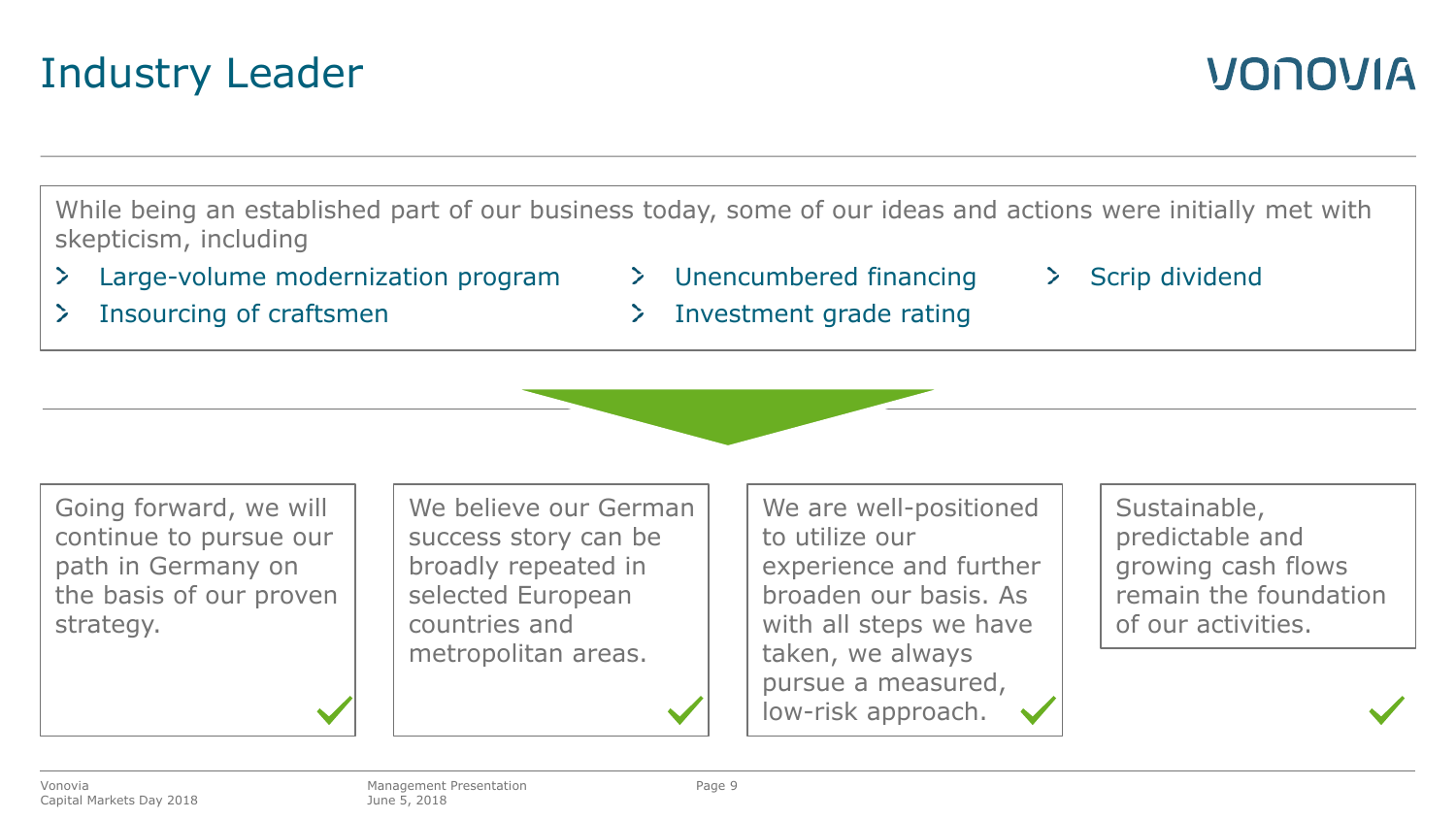



- $\sum$ The 2018 CMD in Berlin is our fifth Capital Markets Day
- $\geq$ Underlying idea is always to help you understand how we look at the business
- $\geq$ CMD is **less about numbers and details** but **more about concepts, ideas and overall potential**

| Energy                     | Large potential but still in early phase<br>Includes wide range of potential activities from energy supply to e-mobility                      |
|----------------------------|-----------------------------------------------------------------------------------------------------------------------------------------------|
| <b>Project Development</b> | Attractive addition to Vonovia's business model<br>Opens up another field where Vonovia is part of the solution                               |
| Neighborhood Development   | Most comprehensive approach to residential real estate management<br>More than Excel spreadsheets and more than putting up steel and concrete |